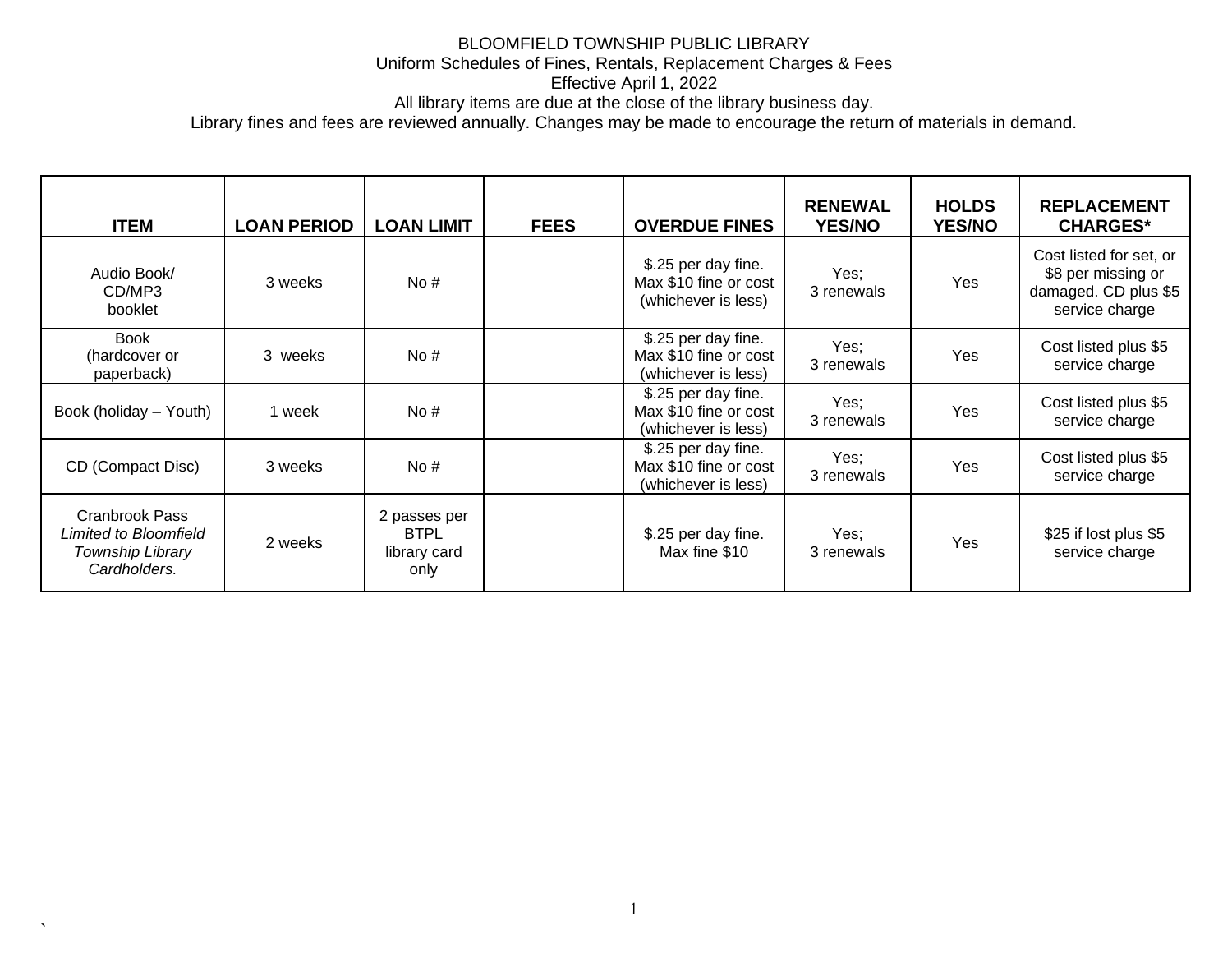# BLOOMFIELD TOWNSHIP PUBLIC LIBRARY

### Uniform Schedules of Fines, Rentals, Replacement Charges & Fees

Effective April 1, 2022

All library items are due at the close of the library business day.

Library fines and fees are reviewed annually. Changes may be made to encourage the return of materials in demand.

## **DVDS**

| <b>ITEM</b>                               | <b>LOAN PERIOD</b> | <b>LOAN LIMIT</b> | <b>FEES</b> | <b>OVERDUE FINES</b>                                              | <b>RENEWAL</b><br><b>YES/NO</b> | <b>HOLDS</b><br><b>YES/NO</b> | <b>REPLACEMENT</b><br><b>CHARGES*</b>                                                                     |
|-------------------------------------------|--------------------|-------------------|-------------|-------------------------------------------------------------------|---------------------------------|-------------------------------|-----------------------------------------------------------------------------------------------------------|
| DVD- Adult &<br>Youth, Feature            | 1 week             | No#               |             | \$1 per day fine.<br>Max \$15 fine or cost<br>(whichever is less) | Yes;<br>3 renewals              | Yes                           | Cost listed plus \$5<br>service charge.<br>Full-set cost may be<br>required.(plus \$5<br>service charge)  |
| $DVD - Adult &$<br>Youth, Non-<br>Feature | 3 weeks            | No#               |             | \$1 per day fine.<br>Max \$15 fine or cost<br>(whichever is less) | Yes;<br>3 renewals              | Yes                           | Cost listed plus \$5<br>service charge.<br>Full-set cost may be<br>required. (plus \$5<br>service charge) |
| <b>ESL DVD</b>                            | 3 weeks            | No#               |             | \$1 per day fine.<br>Max fine \$15 or cost<br>(whichever is less) | Yes; 3 renewals                 | Yes                           | Max cost listed plus<br>\$5 service charge.                                                               |

 $\overline{\phantom{a}}$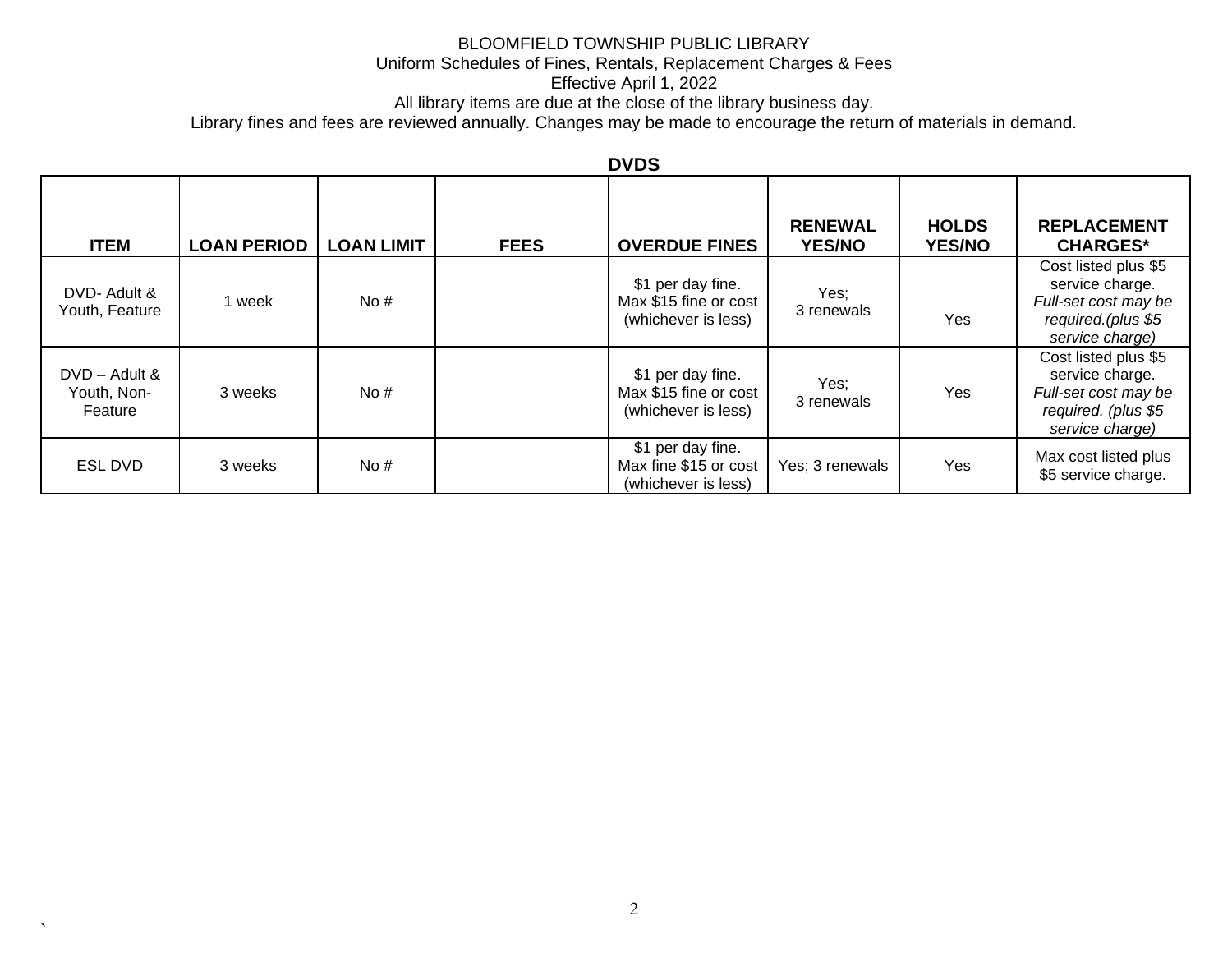Effective April 1, 2022

All library items are due at the close of the library business day.

Library fines and fees are reviewed annually. Changes may be made to encourage the return of materials in demand.

| <b>ITEM</b>                                                              | <b>LOAN PERIOD</b>                        | <b>LOAN LIMIT</b> | <b>FEES</b>                                                     | <b>OVERDUE FINES</b>                                               | <b>RENEWAL</b><br><b>YES/NO</b>            | <b>HOLDS</b><br><b>YES/NO</b>                             | <b>REPLACEMENT</b><br><b>CHARGES*</b>                                                                          |
|--------------------------------------------------------------------------|-------------------------------------------|-------------------|-----------------------------------------------------------------|--------------------------------------------------------------------|--------------------------------------------|-----------------------------------------------------------|----------------------------------------------------------------------------------------------------------------|
| Interlibrary Loan<br>-MelCat<br>from BTPL                                | 3 weeks                                   | 50 per patron     | None                                                            | \$1 per day fine.<br>Max fine \$15                                 | Yes;<br>One renewal                        | Holds can be<br>placed only if<br>material is on<br>shelf | Cost billed by original<br>lending library or<br>default cost of \$55-<br>\$105<br>Plus \$5 service<br>charge. |
| Interlibrary Loan<br>- MelCat<br>to BTPL<br>(limited to BT<br>residents) | As permitted<br>by lending<br>institution | 50 per patron     | None                                                            | \$1 per day fine.<br>Max fine \$15                                 | As permitted by<br>lending<br>institution. | Does not<br>Apply                                         | Cost billed by original<br>lending library or<br>default cost of \$55-<br>\$105<br>Plus \$5 service<br>charge. |
| Interlibrary Loan<br>– ALA<br>(limited to BT<br>residents)               | As permitted by<br>lending institution    | No $#$            | Fee charged by<br>original lending library,<br>paid in advance. | \$1 per day fine plus<br>other charges as<br>billed. Max fine \$15 | As permitted by<br>lending<br>institution. | Does not<br>apply                                         | Cost billed by original<br>lending library plus \$5<br>service charge                                          |
| Interlibrary Loan-<br>ALA photocopies<br>(limited to BT<br>residents)    |                                           | No $#$            | Fee charged by<br>original lending library,<br>paid in advance. |                                                                    |                                            |                                                           |                                                                                                                |

# **INTERLIBRARY LOAN & MELCAT**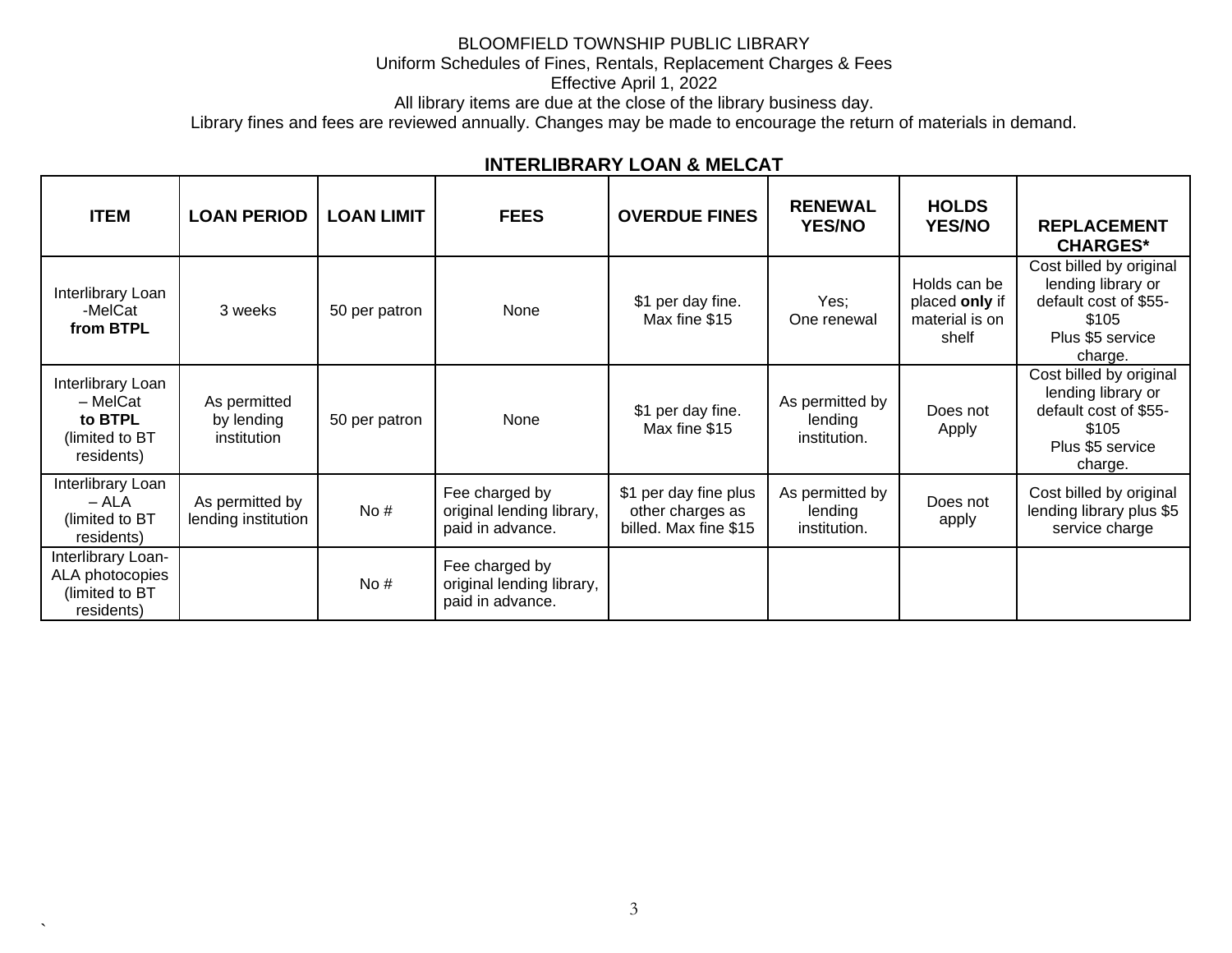Effective April 1, 2022

All library items are due at the close of the library business day.

Library fines and fees are reviewed annually. Changes may be made to encourage the return of materials in demand.

| <b>ITEM</b>                           | <b>LOAN PERIOD</b> | <b>LOAN LIMIT</b> | <b>FEES</b> | <b>OVERDUE FINES</b>                                                | <b>RENEWAL</b><br>YES/NO | <b>HOLDS</b><br>YES/NO | <b>REPLACEMENT</b><br><b>CHARGES*</b>      |
|---------------------------------------|--------------------|-------------------|-------------|---------------------------------------------------------------------|--------------------------|------------------------|--------------------------------------------|
| <b>ASC</b><br>Non-Book                | 3 weeks            | No#               |             | \$1 per day fine.<br>Max fine \$15 or cost<br>(whichever is less)   | Yes<br>3 renewals        | Yes                    | Cost of item(s) plus<br>\$5 service charge |
| Library Umbrella                      | 3 weeks            | No $#$            |             | \$.25 per day<br>Max \$5.00 fine or<br>cost<br>(whichever is less)  | <b>No</b>                | <b>No</b>              | Item plus \$5 service<br>charge            |
| Magazine                              | 1 week             | No#               |             | \$.25 per day fine.<br>Max fine \$5 or cost<br>(whichever is less)  | Yes: 3 renewals          | Yes                    | \$4 plus \$5 service<br>charge             |
| Media Kit                             | 3 weeks            | No $#$            |             | \$.25 per day fine.<br>Max fine \$10 or cost<br>(whichever is less) | Yes;<br>3 renewals       | Yes                    | Cost listed plus \$5<br>service charge     |
| Maps                                  | 3 weeks            | No#               |             | \$.25 per day fine<br>per envelope.<br>Max fine \$5 per<br>envelope | Yes:<br>3 renewals       | <b>No</b>              | \$5 plus \$5 service<br>charge             |
| Poster                                | 3 weeks            | No#               |             | \$.25 per day fine.<br>Max fine \$5                                 | Yes;<br>3 renewals       | Yes                    | \$15 plus \$5 service<br>charge            |
| <b>STEAM</b><br>Collection<br>(Youth) | 3 weeks            | No#               |             | \$1 per day fine.<br>Max fine \$15 or cost<br>(whichever is less)   | Yes<br>3 renewals        | Yes                    | Cost of item(s) plus<br>\$5 service charge |
| <b>STEM Collection</b><br>(Adult)     | 3 weeks            | No $#$            |             | \$1 per day fine<br>Max fine \$15 or cost<br>(whichever is less)    | Yes<br>3 renewals        | Yes                    | Cost of item(s) plus \$5<br>service charge |
| <b>Vitality Kit</b>                   | 3 weeks            | No $#$            |             | \$1 per day fine.<br>Max fine \$15 or cost<br>(whichever is less)   | Yes<br>3 renewals        | Yes                    | Cost of item(s) plus<br>\$5 service charge |
| WonderBook                            | 3 weeks            | No#               |             | \$.25 per day fine.<br>Max fine \$10 or cost<br>(whichever is less) | Yes; $3$<br>renewals     | Yes                    | Cost listed plus \$5<br>service charge     |
| World Language<br>Kit                 | 3 weeks            | No#               |             | \$1 per day fine.<br>Max fine \$15 or cost<br>(whichever is less)   | Yes<br>3 renewals        | Yes                    | Cost of item(s) plus<br>\$5 service charge |

### **MISC.**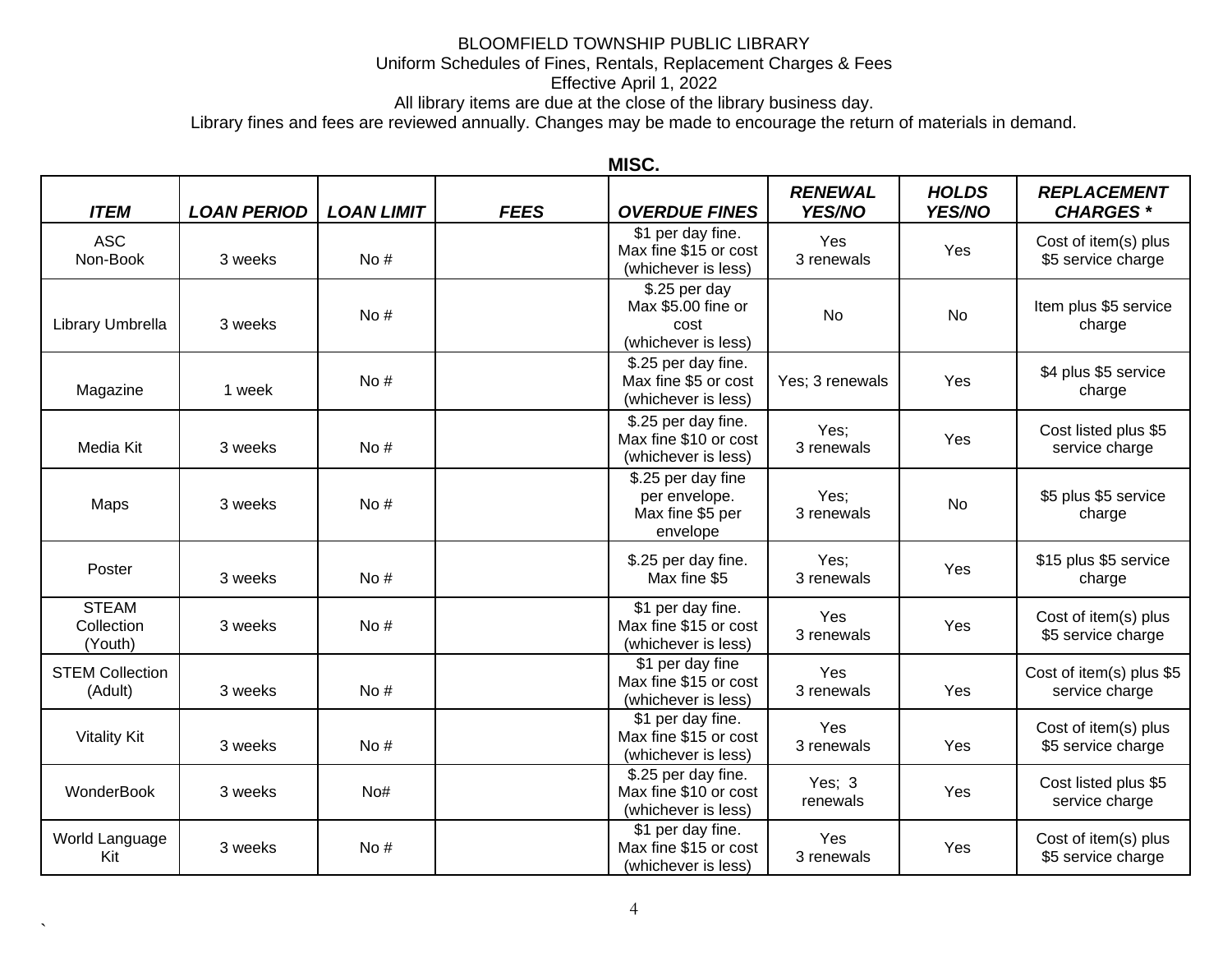All library items are due at the close of the library business day.

Library fines and fees are reviewed annually. Changes may be made to encourage the return of materials in demand.

### **DOWNLOADABLES**

| <b>ITEM</b>                           | <b>VENDOR</b>          | <b>LOAN PERIOD</b>                                                        | <b>LOAN LIMIT</b>                                                        | <b>RENEWAL YES/NO</b>                                                                                                             | <b>HOLDS</b><br><b>YES/NO</b>                                  | <b>FINE</b><br><b>THRESHOLD</b> |
|---------------------------------------|------------------------|---------------------------------------------------------------------------|--------------------------------------------------------------------------|-----------------------------------------------------------------------------------------------------------------------------------|----------------------------------------------------------------|---------------------------------|
| Audio book<br>(hoopla)                | Midwest<br>Tape        | 21 days from<br>the time title<br>was borrowed<br>(for most)              | 16 borrows total per calendar month                                      | No; but patrons may check out<br>the item again if they have not<br>met their loan limit for the month                            | No; items on<br>hoopla are<br>always<br>available              | \$15                            |
| Audio book<br>(OverDrive/<br>Libby)   | OverDrive              | 21 day default;<br>can be<br>changed to 7,<br>10, or 14 days<br>by patron | 10 loans on account at one time;<br>ability to return title for another  | Yes, renew option appears three<br>days before title expires as long<br>as there are no holds.                                    | Yes; up to<br>10 holds per<br>account at<br>one time           | \$15                            |
| eBooks,<br>Comic<br>books<br>(hoopla) | <b>Midwest</b><br>Tape | 21 days from<br>the time title<br>was borrowed<br>(for most)              | 16 borrows total per calendar month                                      | No; but patrons may check out<br>the item again if they have not<br>met their loan limit for the month                            | No; items on<br>hoopla are<br>always<br>available              | \$15                            |
| eBooks<br>(OverDrive/<br>Libby)       | OverDrive              | 21 day default;<br>can be<br>changed to<br>7,10, or 14<br>days by patron  | 10 loans per account at one time;<br>ability to return title for another | Yes, renew option appears three<br>days before title expires as long<br>as there are no holds.                                    | Yes; up to<br>10 holds per<br>account at a<br>time             | \$15                            |
| Magazine<br>(OverDrive/<br>Libby)     | OverDrive              | 21 days                                                                   | Magazines do not count toward<br>checkout limit.                         | Yes, renew option appears three<br>days before title expires.<br>Magazine checkouts are<br>unlimited.                             | No;<br>magazines<br>on<br>OverDrive<br>are always<br>available | \$15                            |
| <b>Music</b><br>album<br>(hoopla)     | <b>Midwest</b><br>Tape | 7 days from the<br>time item is<br>borrowed (for<br>most)                 | 16 borrows total per calendar month                                      | No; but patrons may check out<br>items again if they have not met<br>their loan limit for the month                               | No; items on<br>hoopla are<br>always<br>available              | \$15                            |
| Movie<br>(Kanopy)                     | Kanopy                 | 3 days/72<br>hours                                                        | 16 borrows total per calendar month                                      | No; but patrons may check out<br>items again immediately after<br>due date if they have not met<br>their loan limit for the month | No; items on<br>Kanopy are<br>always<br>available              | \$15                            |

 $\lambda$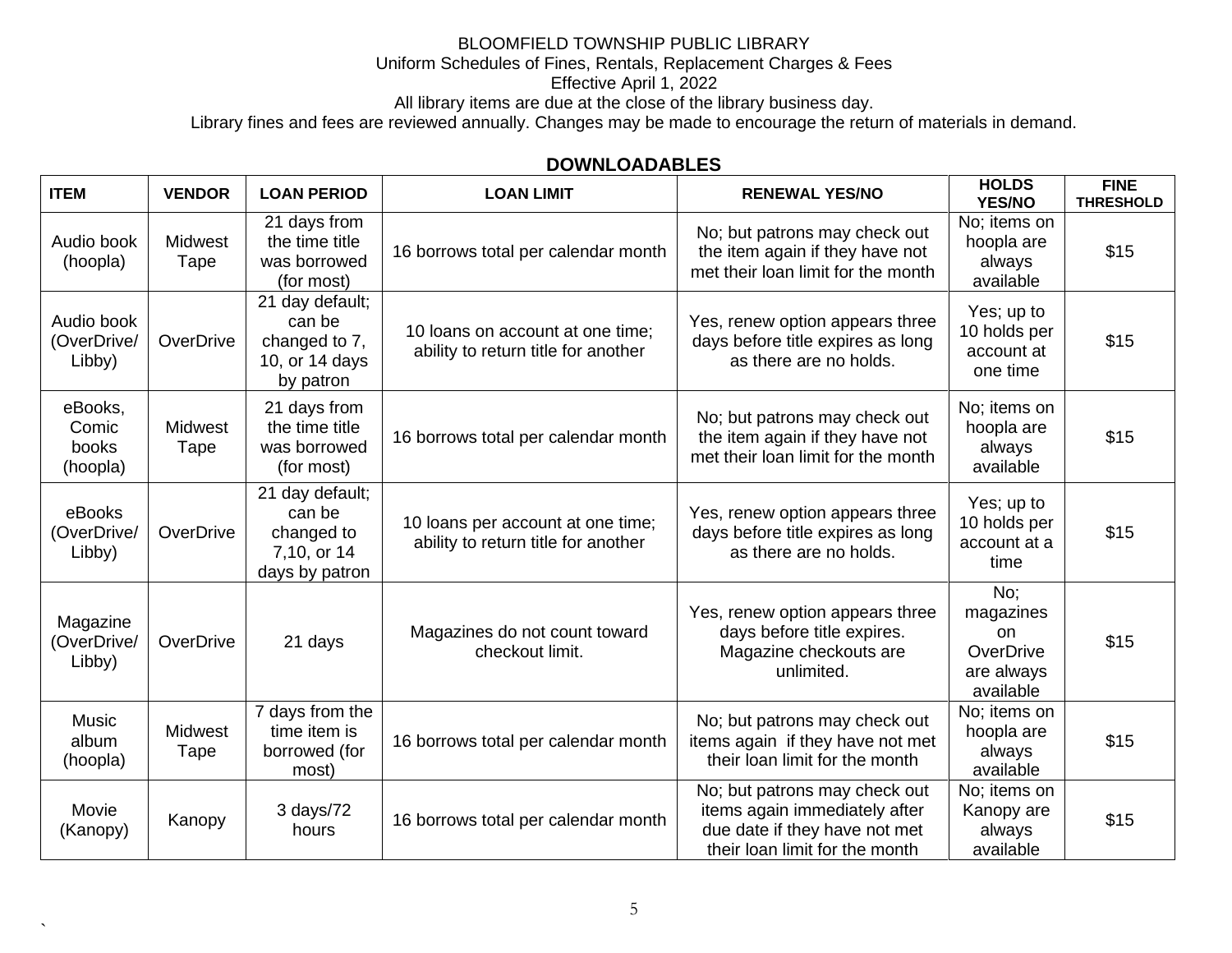All library items are due at the close of the library business day.

Library fines and fees are reviewed annually. Changes may be made to encourage the return of materials in demand.

| Movie<br>(Kanopy<br>Kids)       | Kanopy          | 3 days/72<br>hours                                                 | No limit – these titles do not require<br>play credits to view.           | No; but patrons may check out<br>items again immediately after<br>due date if they have not met<br>their loan limit for the month | $No - items$<br>on Kanopy<br>are always<br>available  | \$15 |
|---------------------------------|-----------------|--------------------------------------------------------------------|---------------------------------------------------------------------------|-----------------------------------------------------------------------------------------------------------------------------------|-------------------------------------------------------|------|
| Movie<br>(Great<br>Courses)     | Kanopy          | 3 days/72<br>hours                                                 | No limit – these titles do not require<br>play credits to view.           | No; but patrons may check out<br>items again immediately after<br>due date if they have not met<br>their loan limit for the month | $No - items$<br>on Kanopy<br>are always<br>available  | \$15 |
| Movie/TV<br>episode<br>(hoopla) | Midwest<br>Tape | 3 days/72<br>hours (for<br>most)                                   | 16 borrows total per calendar month                                       | No; but patrons may check out<br>items again immediately after<br>due date if they have not met<br>their loan limit for the month | No - items<br>on hoopla<br>are always<br>available    | \$15 |
| Video<br>(OverDrive/<br>Libby)  | OverDrive       | 7 day default;<br>can be<br>changed to 3 or<br>5 days by<br>patron | 10 loans per account at one time;<br>ability to return title for another. | Yes, renew option appears three<br>days before title expires as long<br>as there are no holds.                                    | Yes - up to<br>10 holds per<br>account at<br>one time | \$15 |

 $\overline{\phantom{0}}$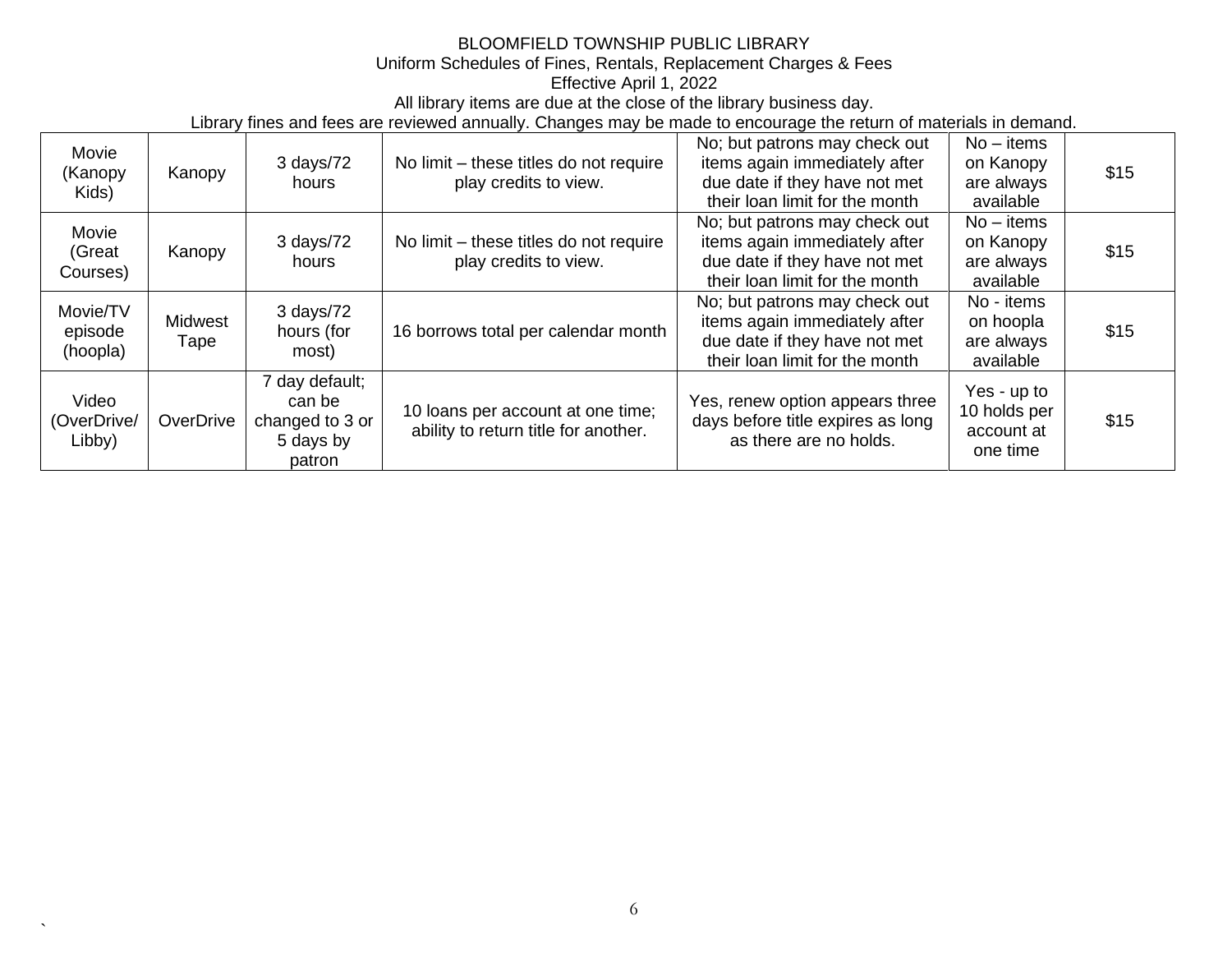# **MISSING & DAMAGED PARTS**

| <b>ITEM</b>                                                       | <b>REPLACEMENT CHARGES</b>                                                                                                                                                                                                      |
|-------------------------------------------------------------------|---------------------------------------------------------------------------------------------------------------------------------------------------------------------------------------------------------------------------------|
| <b>Media Cases</b>                                                | Plus \$5 service charge<br>\$5                                                                                                                                                                                                  |
| Cover art,<br>Bar Code,<br>Label,<br>RFID Tag                     | \$2 for any or all Plus \$5 total service charge unless entire case is replaced.                                                                                                                                                |
| Kit Bag                                                           | \$8 Plus \$5 service charge                                                                                                                                                                                                     |
| Library By Mail Bag<br>Small<br>Large                             | Plus \$5 service charge<br>\$7.25<br>Plus \$5 service charge<br>\$7.50                                                                                                                                                          |
| ASC Bags/Backpack<br>Small (yellow); Medium (red) Large<br>(blue) | Bag Charge:<br>Sm. Yellow \$4.50 - Med. Dark Green, Royal Blue, Red \$5.75 - Large Blue \$11.00 - Backpack \$13<br>Plus \$5 service charge                                                                                      |
| ASC and World Language Collection<br><b>Boxes</b>                 | Box Charge:<br>Extra Small \$4 (8"x6"x9") - Small \$8 (6"x9"x14") - Medium \$8 (12"x9"x15") - Large - \$9 (12"x12"x15")<br>Extra Large \$10 (8"x18"x24") - XXL \$15 (13"x18"x24") - Round \$12 (24")<br>Plus \$5 service charge |
| <b>STEM Collection Boxes</b>                                      | Box Charge:<br>Small \$4- Medium \$7- Large \$8<br>Plus \$5 service charge                                                                                                                                                      |
| <b>STEAM Collection Bags</b>                                      | Bag Charge: \$10; plus \$5 service charge                                                                                                                                                                                       |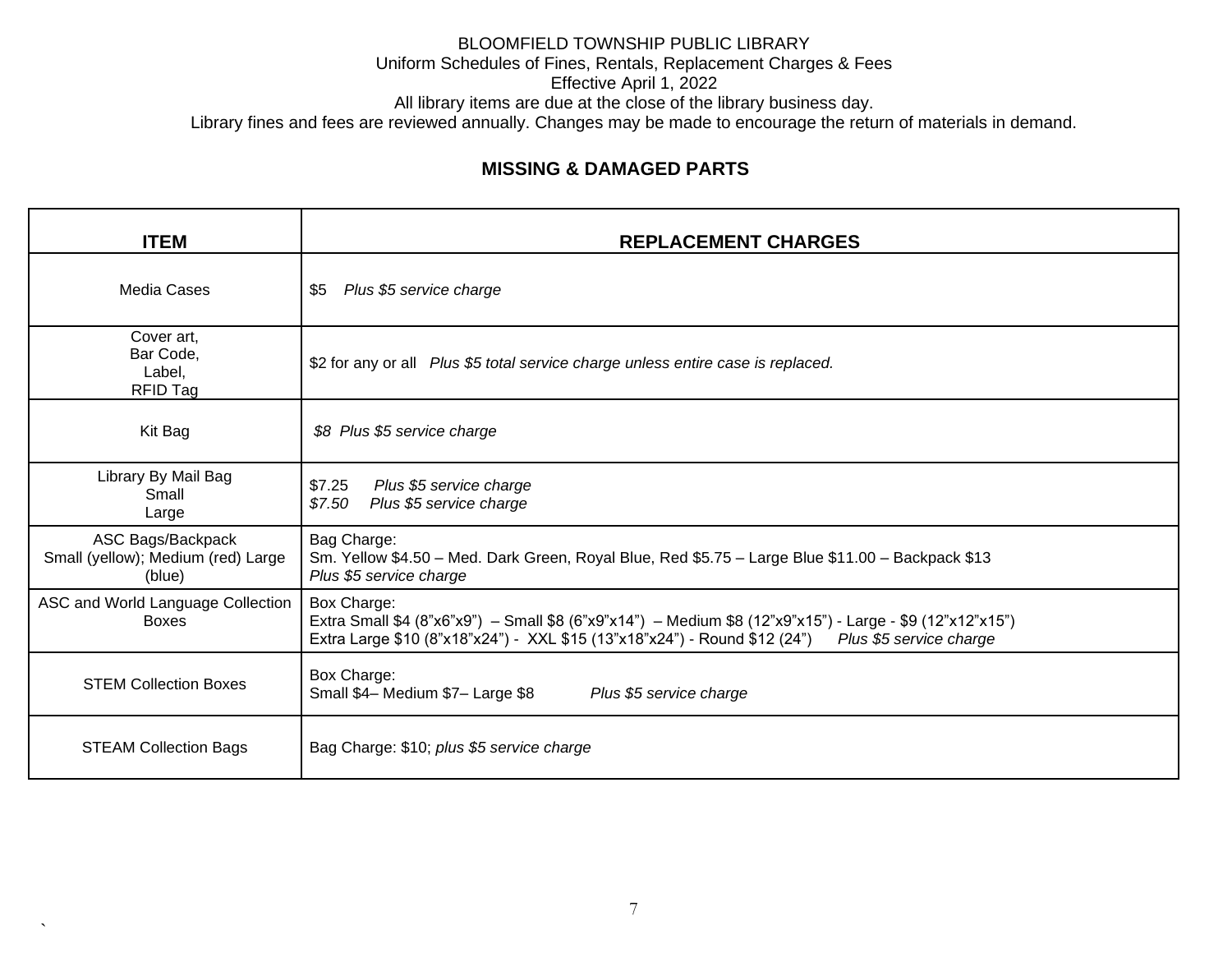All library items are due at the close of the library business day.

Library fines and fees are reviewed annually. Changes may be made to encourage the return of materials in demand.

### **ADDITIONAL FEES & SERVICES**

| <b>ITEM</b>                             | <b>RENTAL OR PURCHASE FEES</b>                                            | <b>REPLACEMENT</b><br><b>CHARGES*</b> |
|-----------------------------------------|---------------------------------------------------------------------------|---------------------------------------|
| Black/White Photocopy or Printout       | \$.15 per sheet, 8 1/2" x 11", 8 1/2" x 14"<br>\$.20 per sheet, 11" x 17" |                                       |
| Color Photocopy or Printout             | \$.50 per sheet                                                           |                                       |
| Borrower's Library Card                 |                                                                           | RFID replacement - \$5                |
| Duplicate Key Tag                       |                                                                           | Key Tag replacement - \$1             |
| Copier Card                             | \$.50                                                                     |                                       |
| Returned Check for non-sufficient funds | \$18 per NSF Check Returned                                               |                                       |

#### **\*Replacement Charges:**

`

Items that need to be withdrawn from the database, reordered, and/or reprocessed require an additional "service charge" as noted in addition to replacement cost. Some items, such as DVDs, and Audio Books, may only be replaced as a full set, so full-set replacement cost may be required to be paid in order to replace a single item in the set. Replacement value may be adjusted by Library staff. The replacement value for items borrowed through MelCat cannot be adjusted by Library staff. If the replacement cost is paid and the item is located within 30 days of payment in proper condition for continued use, the replacement cost will be fully refunded, minus the \$5 service charge. Replacement items must be pre-approved by Library staff.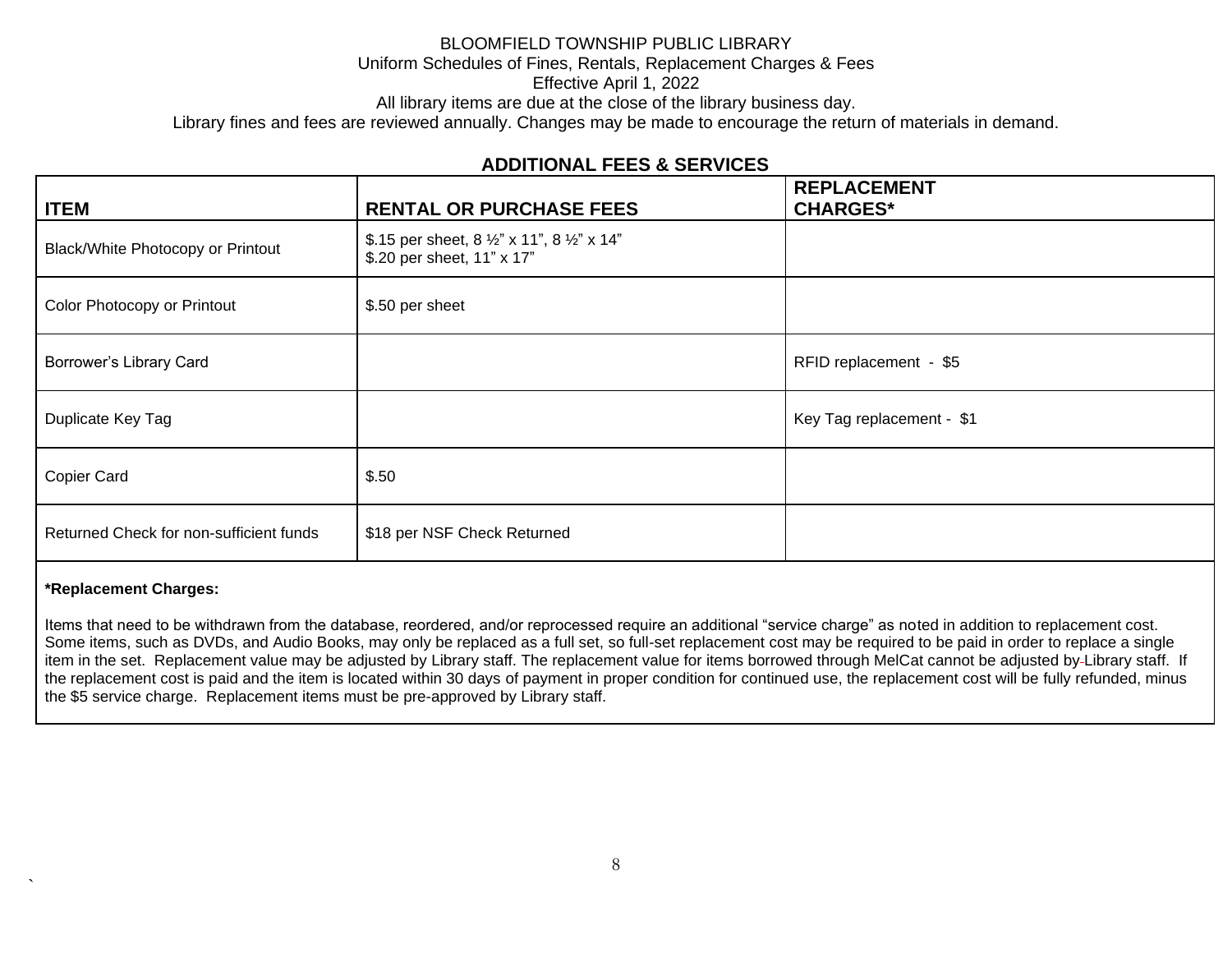#### **CIRCULATION AND USE POLICY BLOOMFIELD TOWNSHIP PUBLIC LIBRARY POLICY MANUAL SECTION IV – CIRCULATION, ELIGIBILITY, AND ACCESS**

All current Township residents, property owners, and employees of Township taxpayers are eligible for library cards at Bloomfield Township Public Library ("BTPL"). BTPL cardholders have full access to all services, facilities and collections of the library, subject to library policies and procedures.

Nonresident cards are not offered at BTPL. Borrowing privileges and other library services may be available to nonresidents if they live in a community with which BTPL has entered into a reciprocal borrowing agreement, approved by the BTPL Board of Trustees, which specifically provides for such services. Terms of library services for those covered by an approved reciprocal agreement are governed by such agreement and subject to BTPL policies and procedures.

A nonresident with a library card for a library that (i) is located in his or her community (ii) is a current member of The Library Network and (iii) offers reciprocal borrowing privileges to BTPL cardholders may use his or her home library card to register at BTPL to borrow books and other materials, subject to BTPL policies and procedures.

Nonresidents who are not covered by a reciprocal borrowing agreement or a resident of a TLN member library are welcome to visit and browse BTPL's collections, and may attend certain public events or programs and use BTPL guest computers for a limited amount of time subject to BTPL policies and procedures, but may not borrow books or other materials or be entitled to other limited or restricted library services.

Eligibility for a library card and/or use of library services or facilities is subject to compliance with all BTPL policies and procedures. A library card and/or the right to use of library services or facilities may be revoked at any time upon non-compliance with any BTPL policy or procedure.

*Approved: April 26, 2011*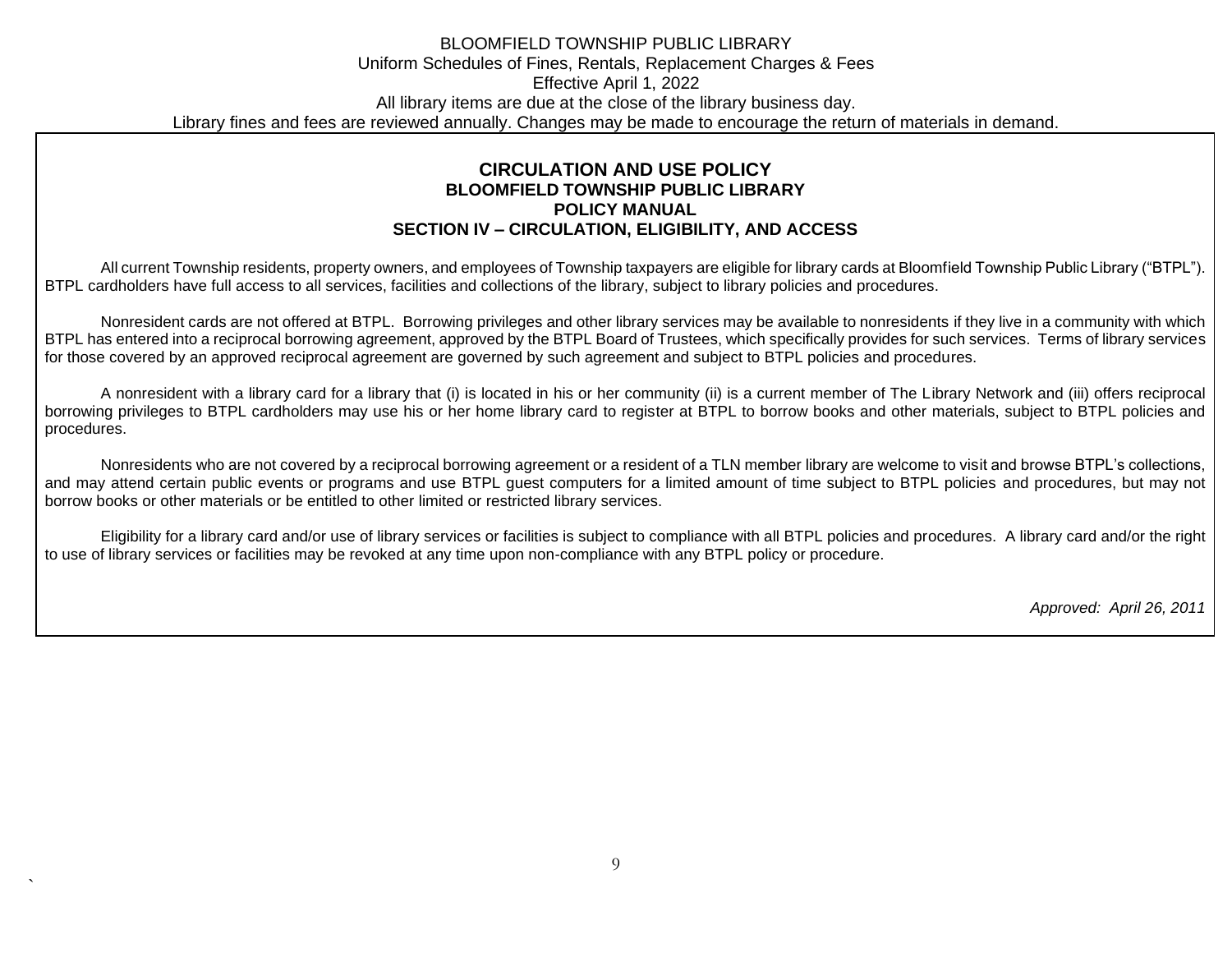### **ADDITIONAL FEES AND SERVICES**

#### **HOLDS:**

Only Bloomfield Township cardholders can place holds on **up to 99 items.**

#### **RENEWAL:**

Bloomfield Township cardholders receive automatic renewals on items, up to three times, as available. All other patrons receive one automatic renewal on items, as available.

**Checkout amounts:** Bloomfield Township cardholders up to 99 items. All other patrons up to 15 items. **EMAIL NOTIFICATION SCHEDULE**:

*1 week items*: Courtesy/renewal notice will be sent 2 days before item is due. Overdue notice will be sent 2 days, 4 days, and 7 days after item is due. Billed notification for overdue item will be sent 15 days after item is due.

3 week items: Courtesy/renewal notice will be 4 days before item is due. Overdue notice will be sent 2 days, 7 days, and 14 days after item is due. Billed notification for overdue item will be sent 28 days after item is due.

*Cranbrook Passes*: Courtesy/renewal notice will be sent 4 days before item is due. Overdue notice will be sent 2 days, 4 days, and 7 days after item is due. Billed notification for overdue item will be sent 15 days after item is due.

#### **COMPUTER USE:**

Bloomfield Township cardholders will receive priority access to Library computers for unlimited computer use.

Residents from the service area of The Library Network (TLN) may use their hometown Library card to use select computers for up to two hours of computer use per day.

Daily guest passes are available in the Computer Center for anyone who does not live or work in Bloomfield Township or live in the service area of The Library Network for computer use of up to two hours on select computers.

#### **STUDY ROOMS:**

`

Study rooms are available to Bloomfield Township cardholders; Cranbrook staff, students and teachers; and Oakland Literacy Council only. There is a two-hour limit for study rooms.